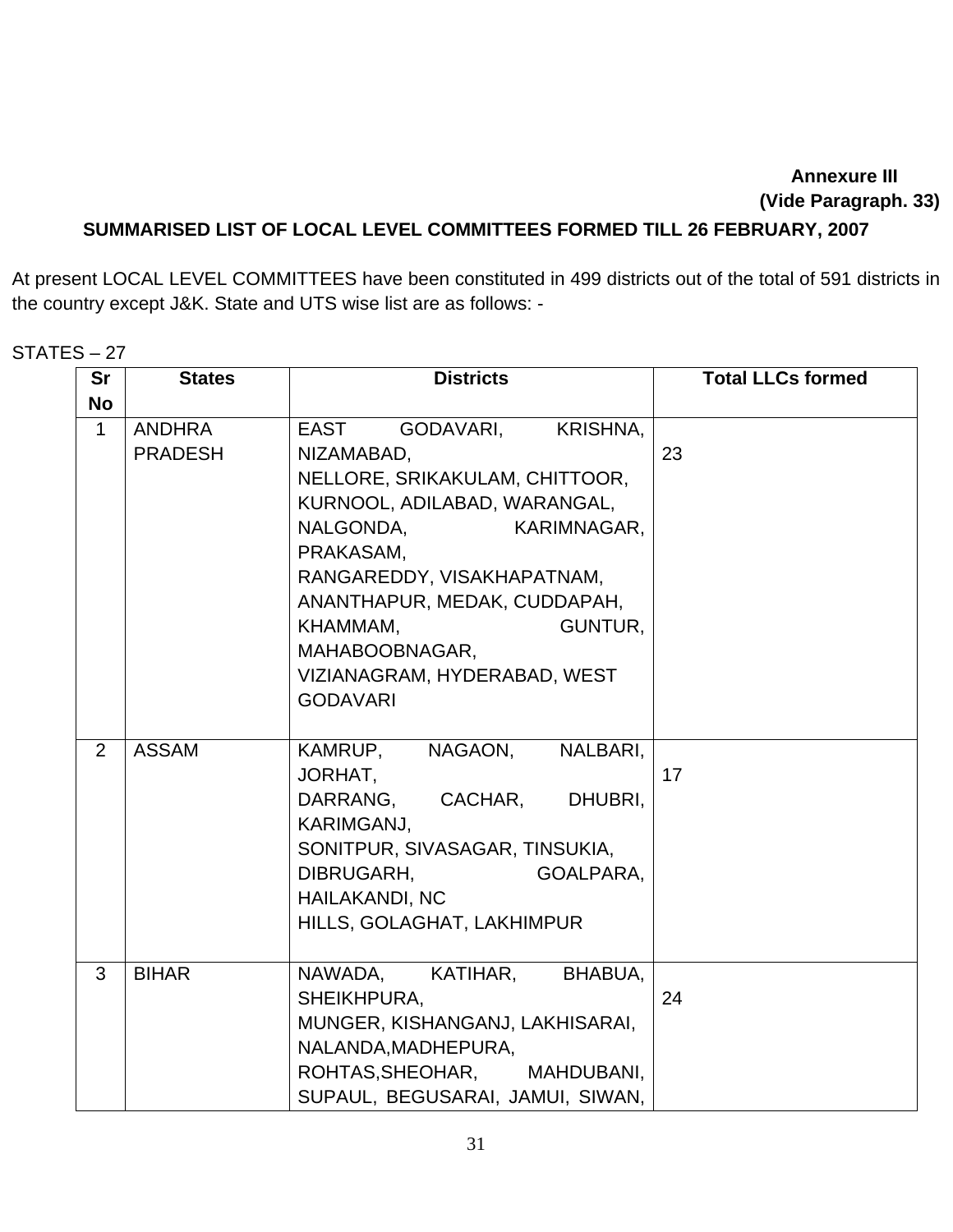|                |                    | PATNA, BHOJPUR, GOPALGANJ,                                   |    |
|----------------|--------------------|--------------------------------------------------------------|----|
|                |                    | VAISHALI, SAMASTIPUR, PURNEA,                                |    |
|                |                    | BHAGALPUR, KHAGARIA                                          |    |
| $\overline{4}$ | <b>CHATTISGARH</b> | KOREA, JANJAGIR-CHAPA, BASTAR,                               |    |
|                |                    | DANTEWADA,<br>RAIPUR.                                        | 16 |
|                |                    | MAHASUMUND,                                                  |    |
|                |                    | JASHPUR, RAIGARH, KORBA,                                     |    |
|                |                    | SURGUJA.                                                     |    |
|                |                    | DURG, BILASPUR, JAGDALPUR,                                   |    |
|                |                    | KAWARDHA,                                                    |    |
|                |                    | <b>DHAMTARI, KANKER</b>                                      |    |
| 5              | <b>DELHI</b>       | SOUTH, SOUTH-WEST, NORTH-EAST,                               |    |
|                |                    | CENTRAL, NEW DELHI, NORTH,                                   | 9  |
|                |                    | WEST,                                                        |    |
|                |                    | <b>NORTH WEST, EAST</b>                                      |    |
| 6              | <b>GOA</b>         | <b>PANAJI</b>                                                |    |
|                |                    |                                                              | 1  |
| $\overline{7}$ | <b>GUJARAT</b>     | VALSAD, MEHSANA, JAMNAGAR,                                   |    |
|                |                    | SABARKANTHA,<br>DAHOD,                                       | 23 |
|                |                    | BHAVNAGAR,                                                   |    |
|                |                    | JUNAGADH, SURENDRANAGAR,                                     |    |
|                |                    | SURAT,                                                       |    |
|                |                    | AMARELI, KHEDA, VADODARA,                                    |    |
|                |                    | GANDHINAGAR, AHMEDABAD,                                      |    |
|                |                    | RAJKOT,                                                      |    |
|                |                    | NAVSARI, BHARUCH, KUTCH, ANAND,                              |    |
|                |                    | <b>THE</b>                                                   |    |
|                |                    | DANGS, PORBANDAR, NARMADA,                                   |    |
| 8              |                    | <b>PANCHMAHAL</b>                                            |    |
|                | <b>HARYANA</b>     | PANIPAT, JIND, KARNAL, HISSAR,<br>PANCHKULA,<br>YAMUNANAGAR, | 14 |
|                |                    | AMBALA,                                                      |    |
|                |                    | FARIDABAD,<br>SIRSA,<br>KAITHAL,                             |    |
|                |                    | ROHTAK,                                                      |    |
|                |                    | KURUKSHETRA, GURGAON, BHIWANI                                |    |
|                |                    |                                                              |    |
| 9              | <b>HIMACHAL</b>    | SOLAN, UNA, KINNAUR, KANGRA,                                 |    |
|                | <b>PRADESH</b>     | CHAMBA, MANDI, HAMIRPUR, SHIMLA,                             | 12 |
|                |                    | LAHAUL & SPITI, BILASPUR, KULLU,                             |    |
|                |                    | <b>SIRMOUR</b>                                               |    |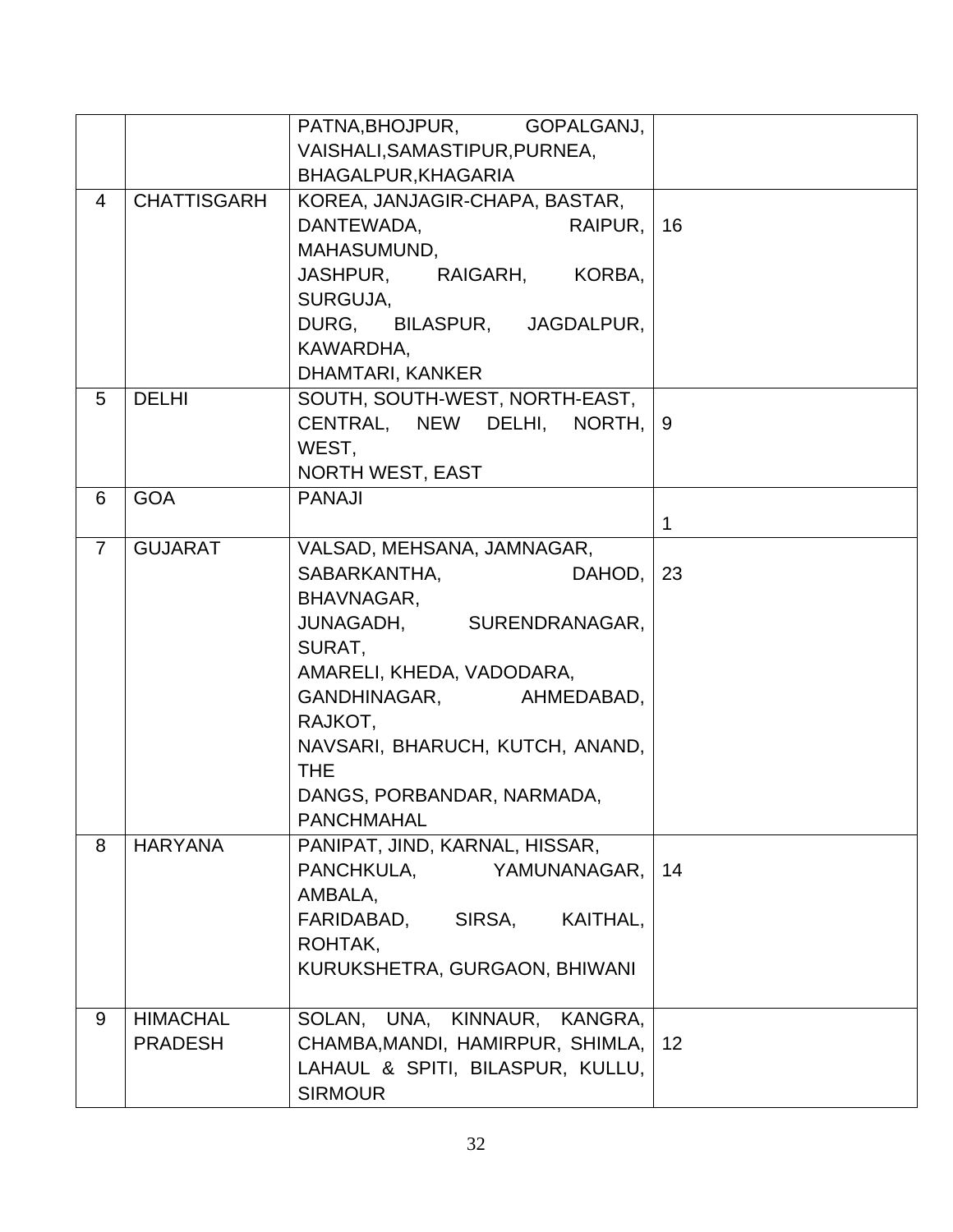| 10              | <b>JHARKAND</b>                 | DUMKA, PAKAUR, RANCHI, SERAI<br>KELA,<br>CHATRA, DHANBAD, BOKARO, EAST<br>SINGHBUM,<br>SAHEBGANJ,<br>HAZARIBAGH,<br>DEOGHAR, GUMLA, PALAMU, WEST<br>SINGHBHUM, LOHARDARGA,                                                                                                                                                                                 | 18 |
|-----------------|---------------------------------|------------------------------------------------------------------------------------------------------------------------------------------------------------------------------------------------------------------------------------------------------------------------------------------------------------------------------------------------------------|----|
|                 |                                 | KODARMA,                                                                                                                                                                                                                                                                                                                                                   |    |
| 11              | <b>KARNATAKA</b>                | JAMTARA, LATEHAR<br>BIJAPUR, BAGALKOTE, UTTAR<br>KANNADA,<br><b>CHICKMAGALUR,</b><br><b>DAKSHINA</b><br>KANNADA,<br>BIDAR, KODAGU, HASSAN, BELLARY,<br>CHITRADURGA, BANGALORE URBAN,<br>BELGAUM, UDUPI, GADAG, RAICHUR,<br>MANDYA, CHAMARAJANAGAR,<br>MYSORE,<br>DAVANGERE, TUMKUR, GULBARGA,<br>KOPPAL, BANGALORE<br>RURAL,<br>DHARWAD,<br>KOLAR, SHIMOGA | 26 |
| 12 <sup>2</sup> | <b>KERALA</b>                   | THRISSUR, PALAKKAD,<br>THIRUVANANTAHPURAM,<br>ERANAKULAM,<br>MALLAPURAM, KOZHIKODE, KOLLAM,<br>ALLAPUZHA, KASARGOD, KANNUR,<br>KOTTAYAM,<br>WAYANAD,<br>PATHANAMTHITTA,<br><b>IDUKKI</b>                                                                                                                                                                   | 14 |
| 13              | <b>MADHYA</b><br><b>PRADESH</b> | BETUL, DAMOH,<br>DHAR.<br>BARWANI,<br>DEWAS,<br>INDORE,<br>GWALIOR,<br>KATNI,<br>KHARGAON,<br>KHANDWA,<br>MANDSAUR,<br>NARSINGHPUR,<br>NIMACH, RAJGARH, RATLAM, SAGAR,<br>SIWANI, SIDHI, SHAHDOL, SHAJAPUR,<br>SHIVPURI,<br>SHYOPUR,<br>SEHORE,                                                                                                            | 48 |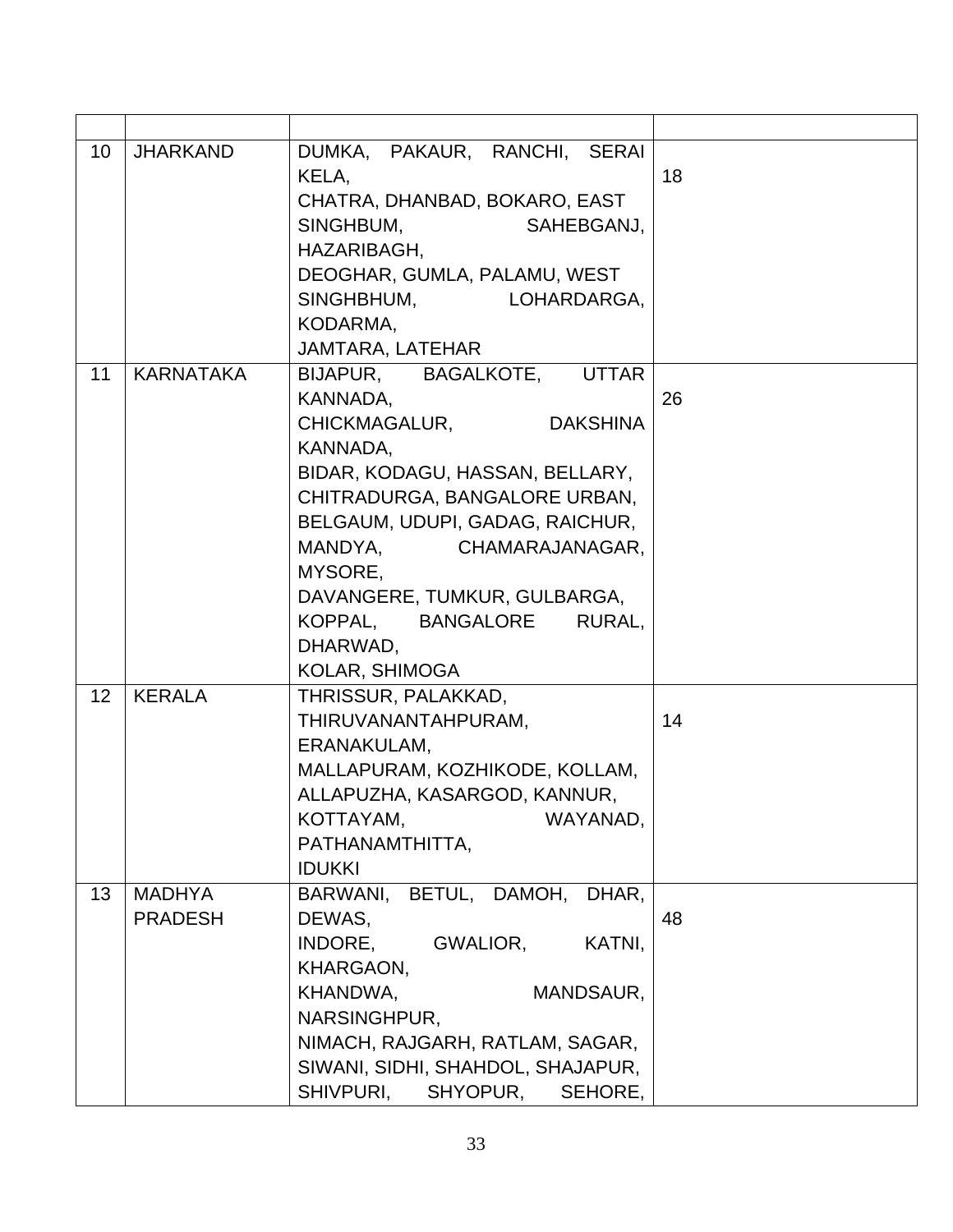| 14 | MAHARASHTRA      | TIKAMGARH, UJJAIN, UMARIA,<br>VIDISHA, REWA, CHATTARPUR,<br>BHOPAL, GUNA, JABALPUR, SATNA,<br>HARDA, PANNA, DINDORI,<br>CHINNDWARA, JHABUA, RAISEN,<br>MORENA, MANDLA, BHIND,<br>HOSHANGABAD,<br>BALAGHAT, BURHANPUR, ANUPPUR,<br>DATIA,<br><b>ASHOKNAGAR</b><br>KOLHAPUR, NASIK, LATUR,                                                               |                |
|----|------------------|--------------------------------------------------------------------------------------------------------------------------------------------------------------------------------------------------------------------------------------------------------------------------------------------------------------------------------------------------------|----------------|
|    |                  | CHANDRAPUR,<br>AKOLA, BEED, BHANDARA,<br>NANDURBAR,<br>VARDHA, GADCHIROLI, THANE,<br>AMRAVATI,<br>OSMANABAD, SATARA, BULDHANA,<br>DHULE,<br>SOLAPUR, RATNAGIRI, GONDIYA,<br>NANDED,<br>NAGPUR, AURANGABAD, YAVATMAL,<br>RAIGAD, MUMBAI SUBURBAN,<br>HINGOLI.<br>PUNE, SINDHUDURG, AHMEDNAGAR,<br>SANGLI, PARBHANI, MUMBAI,<br>JALGAON,<br><b>JALNA</b> | 34             |
| 15 | <b>MANIPUR</b>   | <b>IMPHAL</b><br>EAST,<br>IMPHAL<br>WEST,<br>THOUBAL,<br><b>CHURACHANDPUR</b>                                                                                                                                                                                                                                                                          | 4              |
| 16 | <b>MEGHALAYA</b> | WEST KHASI HILLS, EAST GARO<br>HILLS, RI<br>BHOI, JAINTIA HILLS, WEST GARO<br>HILLS.<br><b>EAST KHASI, SOUTH GARO</b>                                                                                                                                                                                                                                  | $\overline{7}$ |
| 17 | <b>MIZORAM</b>   | AIZAWL, LUNGLEI, SAIHA, MAMIT,<br>CHAMPHAI, LAWNGTHLAI, JOLASIB,<br><b>SERCHHIP</b>                                                                                                                                                                                                                                                                    | 8              |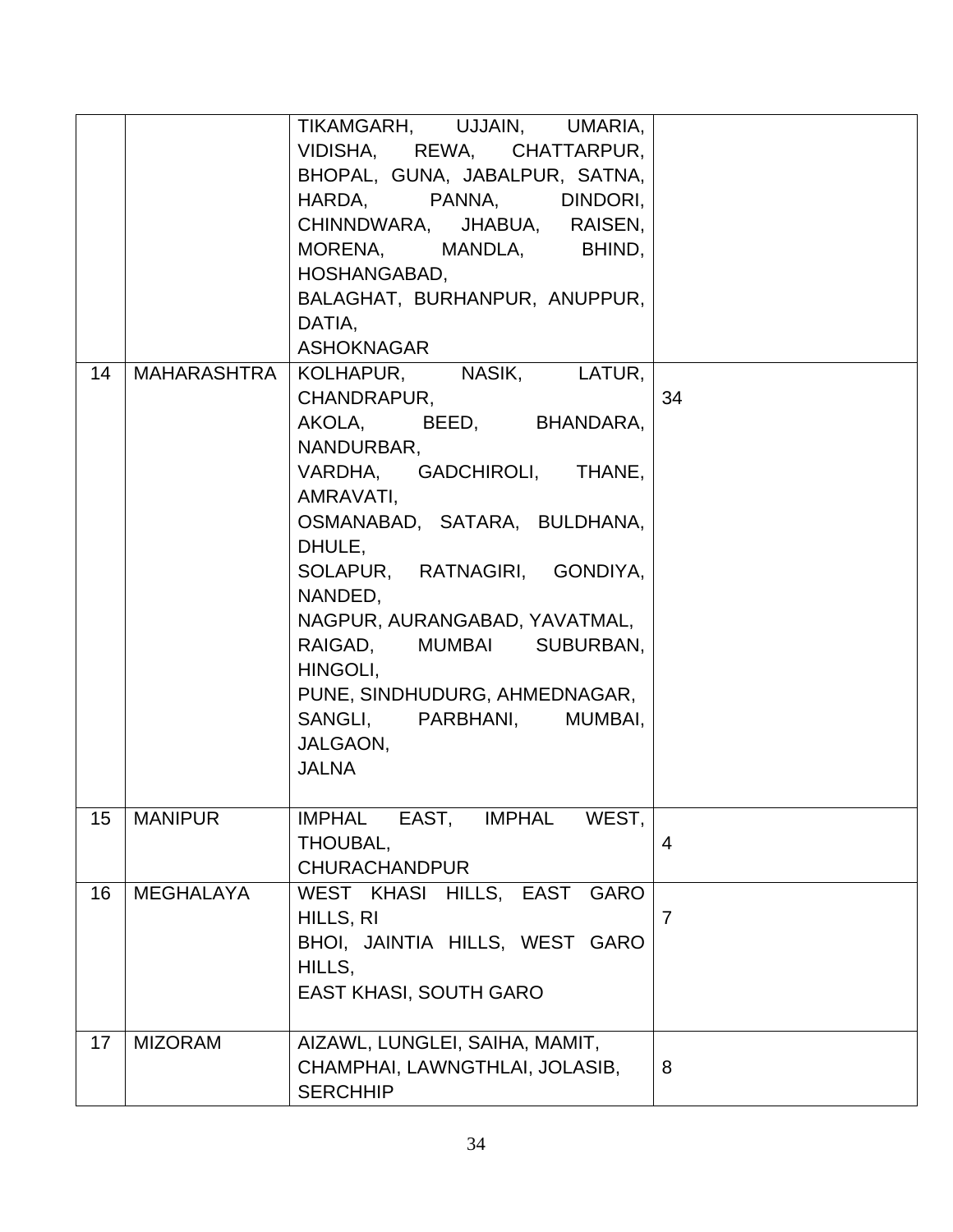| 18 | <b>NAGALAND</b>   | KOHIMA, MOKOKCHUNG,             |    |
|----|-------------------|---------------------------------|----|
|    |                   | ZUHENBOTO,                      | 8  |
|    |                   | MON, DIMAPUR, WOKHA, PHEK,      |    |
|    |                   | <b>TUENSANG</b>                 |    |
| 19 | <b>ORISSA</b>     | ANGUL,<br>BALASORE, BHADRAK,    |    |
|    |                   | BOLANGIR, BOUDH, CUTTACK,       | 30 |
|    |                   | DEOGARH,                        |    |
|    |                   | DHENKANAL, JAGATSINGHPUR,       |    |
|    |                   | JAJPUR,                         |    |
|    |                   | KANDHAMALA, KENDRAPARA,         |    |
|    |                   | KEONJHAR, KHURDA, KORAPUT,      |    |
|    |                   | MALKANGIRI, MAYURBHANJ,         |    |
|    |                   | NAWARANGPUR, NAYAGARH, PURI,    |    |
|    |                   | SAMBALPUR, SUNDARGARH,          |    |
|    |                   | NUAPADA, JHARSUGUDA,            |    |
|    |                   | KALAHANDI, RAYAGADA, SONEPUR,   |    |
|    |                   | GAJAPATI, BARGARH, GANJAM       |    |
| 20 | <b>PUNJAB</b>     | AMRITSAR, BHATINDA, FARIDKOT,   |    |
|    |                   | <b>HOSHIARPUR,</b>              | 15 |
|    |                   | LUDHIANA, MANSA, MOGA, PATIALA, |    |
|    |                   | RUPNAGAR,                       |    |
|    |                   | JALANDHAR, FATEHGARH SAHIB,     |    |
|    |                   | SANGARUR, NAWANSHAHR,           |    |
|    |                   | MUKATSAR, KAPURTHALA            |    |
| 21 | <b>TAMIL NADU</b> | NILGIRIS, PUDUKOTTAI,<br>THE.   |    |
|    |                   | SALEM, COIMBATORE, VELLORE,     | 29 |
|    |                   | TIRUCHIRAPALLI, RAMANATHPURAM,  |    |
|    |                   | TIRUVANAMALLAI, ERODE,          |    |
|    |                   | VIRUDUNAGAR,                    |    |
|    |                   | PERAMBALUR, THANJAVUR,          |    |
|    |                   | NAMAKKAL,                       |    |
|    |                   | KANYAKUMARI, TIRUVARUR,         |    |
|    |                   | KANCHEEPURAM,                   |    |
|    |                   | DHARMAPURI.<br>THOOTHUKUDI,     |    |
|    |                   | THENI, CUDDALORE, SIVAGANGAI,   |    |
|    |                   | DINDIGUL, KARUR, NAGAPATTINAM,  |    |
|    |                   | CHENNAI,TIRUVALLUR,<br>MADURAI, |    |
|    |                   | VILLUPURAM, TIRUNELVELI         |    |
| 22 | <b>TRIPURA</b>    | NORTH TRIPURA, SOUTH TRIPURA,   |    |
|    |                   | <b>WEST TRIPURA, DHALAI</b>     | 4  |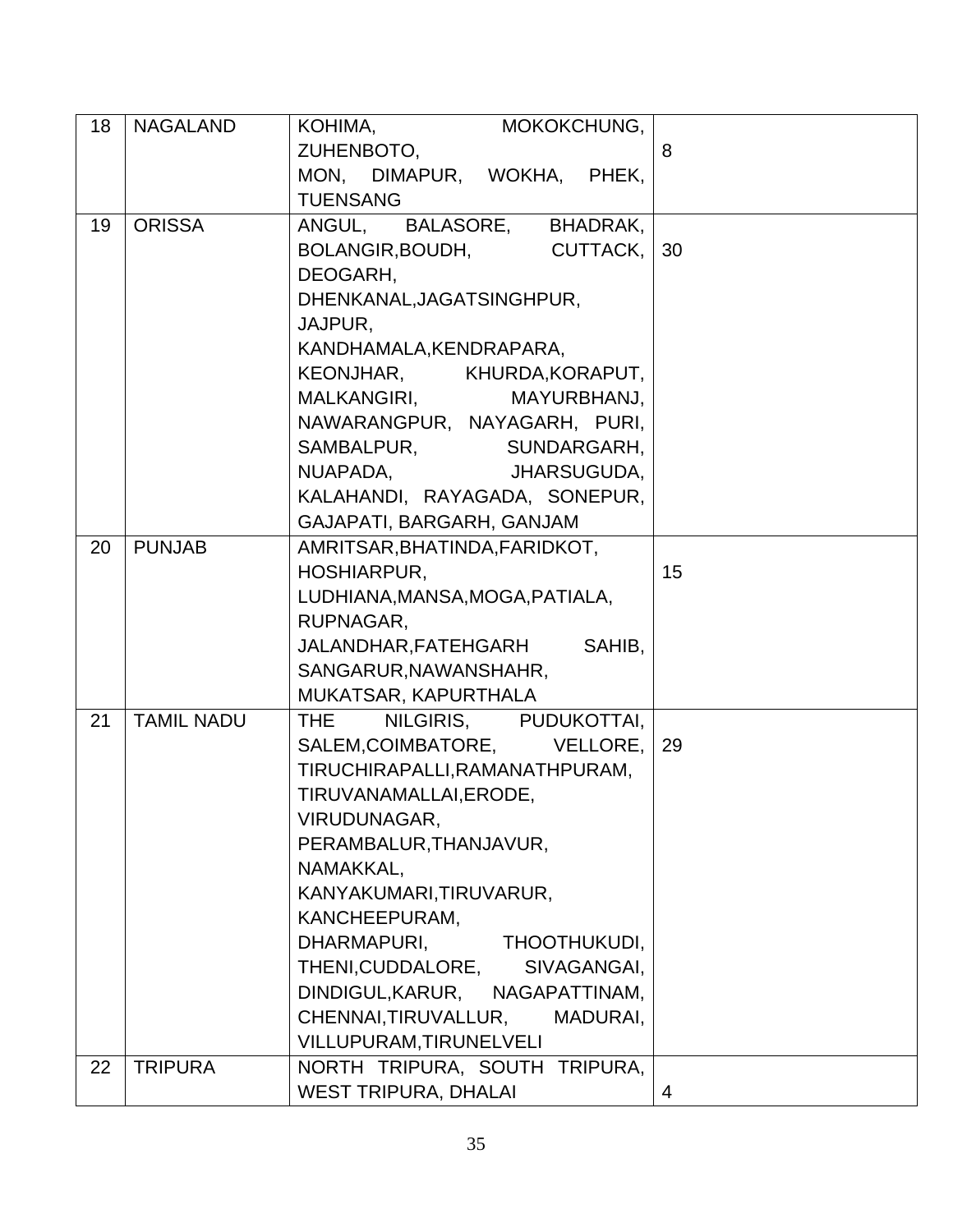| 23 | <b>RAJASTHAN</b>               | ALWAR, JALLORE, SIROHI, SIKAR,<br>DHOLPUR, BANSWARA, RAJSAMAND,<br>DUNGARPUR, JODHPUR, UDAIPUR,<br>BHARATPUR, PALI, BHILWARA, TONK,<br>KOTA, JAISALMER, JHUNJHUNU,<br>CHURU, HANUMANGARH, KARAULI,<br>BUNDI, HRIGANGANAGAR,<br>AJMER,<br>BADMER,<br>BIKANER, CHITTAURGARH, DAUSA,<br>JAIPUR, BARAN, SAWAI MADHOPUR,<br>NAGAUR, JHALAWAR                                                                                                                                                                                                                                                           | 32             |
|----|--------------------------------|---------------------------------------------------------------------------------------------------------------------------------------------------------------------------------------------------------------------------------------------------------------------------------------------------------------------------------------------------------------------------------------------------------------------------------------------------------------------------------------------------------------------------------------------------------------------------------------------------|----------------|
| 24 | <b>SIKKIM</b>                  | EAST, SOUTH, WEST, NORTH                                                                                                                                                                                                                                                                                                                                                                                                                                                                                                                                                                          | $\overline{4}$ |
| 25 | <b>UTTAR</b><br><b>PRADESH</b> | JAMUNAPAR AND SHAHARI AREA OF<br>ALLAHABAD DISTRICT, GANGAPAR<br>AREA OF<br>ALLAHABAD DISTRICT, BARIELLY,<br>JALAUN.<br>LUCKNOW, PILIBHIT, RAE BARIELLY,<br>SAHARANPUR, SULTANPUR,<br>FARRUKHABAD,<br>UNNAO,<br>MORADABAD,<br>BASTI, JR PHULE NAGAR, FATEHPUR,<br><b>KANPUR</b><br>NAGAR, SITAPUR,<br>HAMIRPUR,<br>MEERUT, HARDOI, SHAHJAHANPUR,<br>MAU,<br>FAIZABAD, VARANASI, GHAZIABAD,<br>GORAKHPUR, BAGPAT, DEORIA,<br>AZAMGARH, MIRZAPUR, RAMPUR,<br><b>BARA</b><br>BANKI, BIJNOUR, CHITRAKOOT, GB<br>NAGAR,<br>KUSHINAGAR, GHAZIPUR,<br>AGRA,<br>MAINPURI,<br>BUDAUN, CHANDAULI, FEROZABAD | 42             |
| 26 | <b>UTTARANCHAL</b>             | ALMORA, NAINITAL, DEHRADUN,<br>BAGESHWAR,<br>HARIDWAR,<br>CHAMAPWAT,<br>CHAMOLI, TEHRI GARHWAL, UDHAM                                                                                                                                                                                                                                                                                                                                                                                                                                                                                             | 13             |